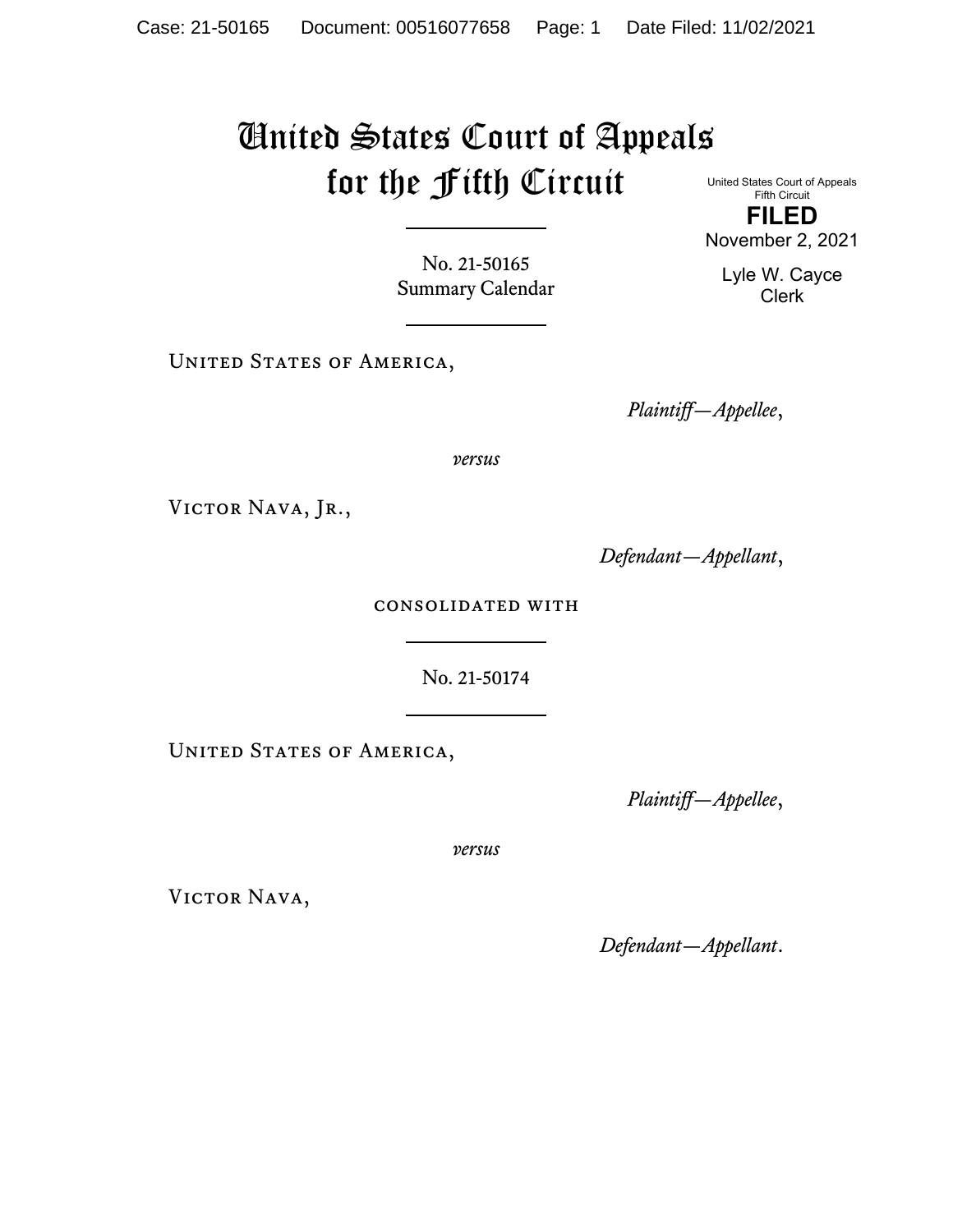Appeals from the United States District Court for the Western District of Texas USDC No. 7:20-CR-202-1 USDC No. 7:20-CR-58-1

Before Smith, Stewart, and Graves, *Circuit Judges*.

PER CURIAM:[\\*](#page-1-0)

Victor Nava, Jr., pleaded guilty, pursuant to a plea agreement, to possession with intent to distribute methamphetamine. As part of his plea agreement, he generally waived his right to appeal his conviction and sentence, with limited exceptions. The district court applied the career offender enhancement in U.S.S.G. § 4B1.1 and sentenced Nava within the guidelines range to 327 months of imprisonment. Nava now appeals his conviction and sentence. He also appeals from a consecutive prison sentence imposed upon revocation of his supervised release, which was part of a prior sentence for a drug conviction.

First, Nava challenges the validity of his guilty plea and the appeal waiver in his plea agreement. He contends that his plea was not knowing and voluntary because the magistrate judge (MJ) misinformed him of the statutory maximum punishment for his offense. His argument is without merit, as the corrected transcript of his rearraignment hearing shows the MJ correctly stated the statutory punishment range. However, because the Government does not seek to enforce the appeal waiver, we will consider the

<span id="page-1-0"></span><sup>\*</sup> Pursuant to 5TH CIRCUIT RULE 47.5, the court has determined that this opinion should not be published and is not precedent except under the limited circumstances set forth in 5TH CIRCUIT RULE 47.5.4.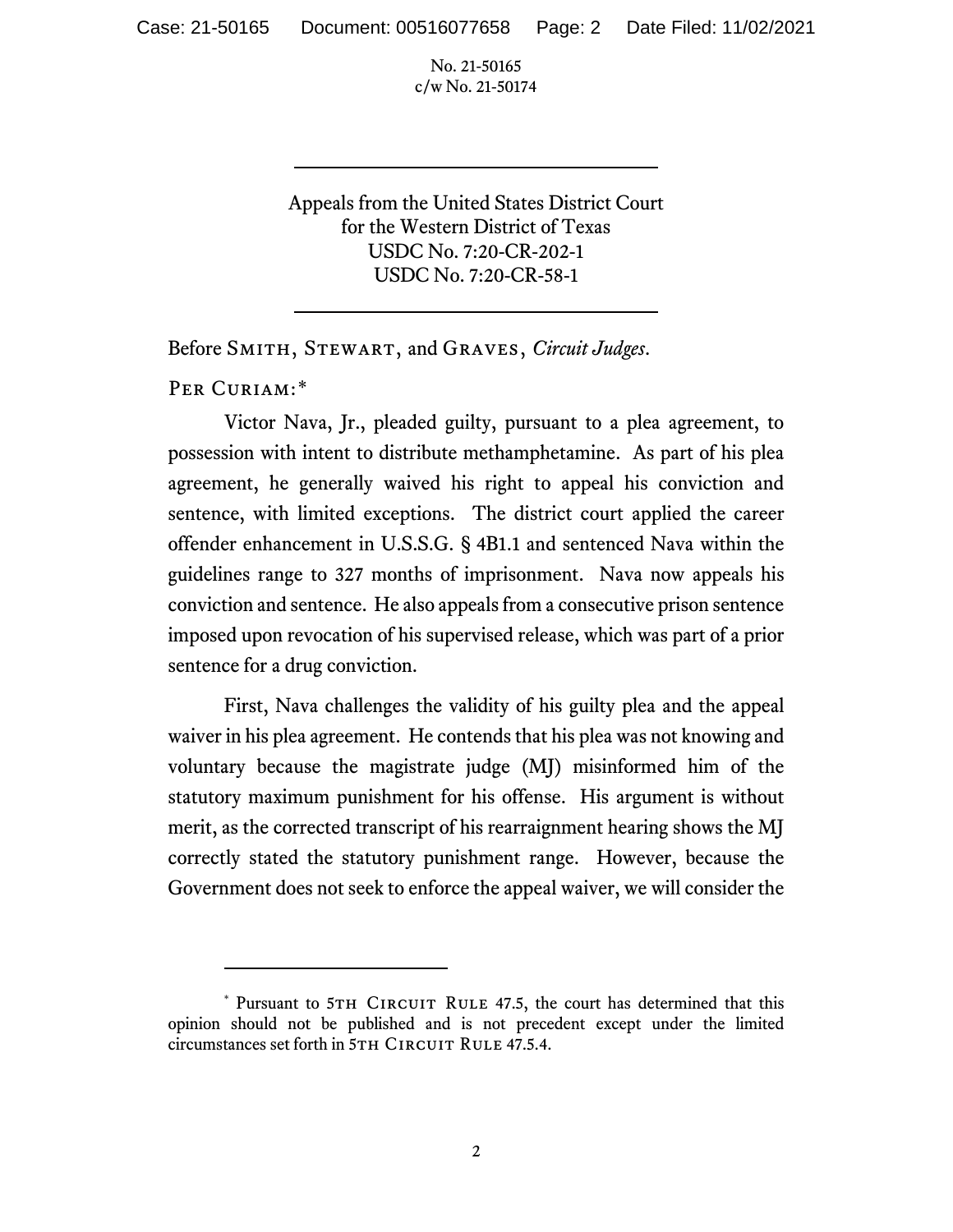merits of Nava's challenge to his sentence. *See United States v. Story*, 439 F.3d 226, 231 (5th Cir. 2006).

Second, Nava argues the district court erred in classifying his conviction for aggravated robbery with a deadly weapon in violation of Texas Penal Code  $\S$ § 29.02(a)(1) and 29.03(a)(2) as a crime of violence for purposes of § 4B1.1. Because he preserved his challenge, our review is de novo. *See United States v. Frierson*, 981 F.3d 314, 316 (5th Cir. 2020).

Relying on the Supreme Court's recent decision in *Borden v. United States*, 141 S. Ct. 1817, 1821-25 (2021), Nava argues that an offense must be purposeful to qualify as a crime of violence. Because the Texas statute criminalizes reckless conduct, he contends that his prior conviction cannot be considered a crime of violence. However, *Borden*, 141 S. Ct. at 1825, held that an offense with a mens rea of recklessness cannot qualify as a violent felony under the elements clause of the Armed Career Criminal Act, 18 U.S.C. § 924(e)(2)(B)(i); it did not address recklessness in the context of enumerated offenses. Under *United States v. Santiesteban-Hernandez*, 469 F.3d 376, 377-82 (5th Cir. 2006), *abrogated on other grounds by United States v. Rodriguez*, 711 F.3d 541 (5th Cir. 2013) (en banc), Nava's Texas conviction for aggravated robbery with a deadly weapon meets the definition of generic robbery. It therefore qualifies as a crime of violence under the enumerated offenses clause of U.S.S.G. § 4B1.2(a). *See Santiesteban-Hernandez*, 469 F.3d at 377-82; *United States v. Rayo-Valdez*, 302 F.3d 314, 318 (5th Cir. 2002). We reject Nava's argument that *Borden* implicitly overruled *Santiesteban-Hernandez*. Contrary to Nava's assertion, *Santiesteban-Hernandez*, 469 F.3d at 380-81, did not define generic robbery as requiring the use of force against another, and it is therefore unaffected by the Court's holding in *Borden*. *See Borden*, 141 S. Ct. at 1825.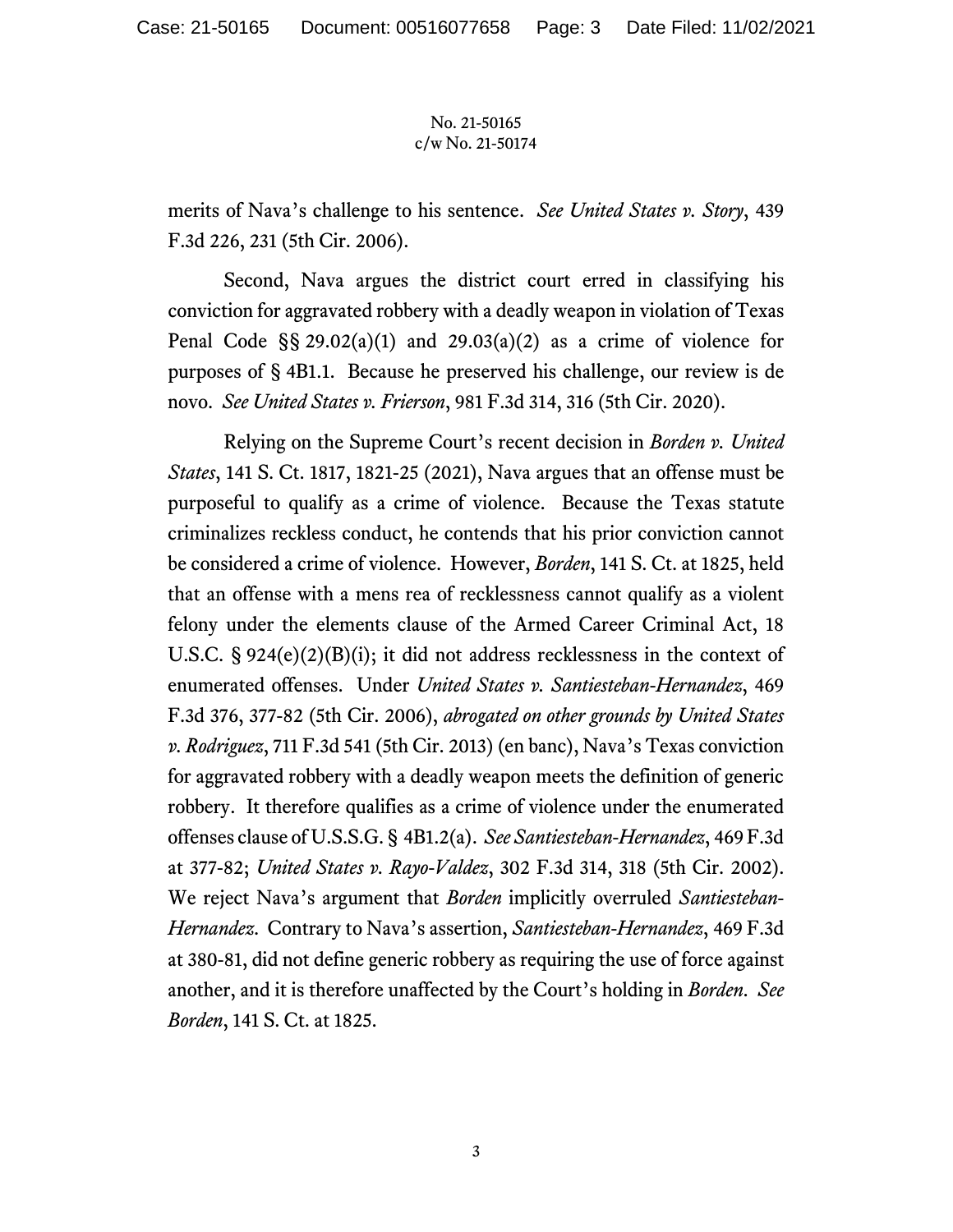Third, Nava asserts that the district court erred in classifying his 2009 conviction for importation of marijuana in violation of 21 U.S.C. § 952 as a controlled substance offense under § 4B1.2(b). Because Nava did not preserve the issue, we review for plain error. *United States v. Huerra*, 884 F.3d 511, 519 (5th Cir. 2018). To show plain error, he must demonstrate a forfeited error that is clear or obvious and that affects his substantial rights. *Puckett v. United States*, 556 U.S. 129, 135 (2009). If he makes such a showing, this court has the discretion to correct the error but only if it "seriously affects the fairness, integrity or public reputation of judicial proceedings." *Id*. (internal quotation marks, citation, and brackets omitted).

Nava argues that his prior marijuana importation offense cannot be considered a controlled substance offense under § 4B1.2 because the statute of conviction in 2009 criminalized hemp, which was no longer a controlled substance by the time he was sentenced as a career offender. *See* § 952; 21 U.S.C. § 812(c); *compare* 21 U.S.C. § 802(16) (effective Apr. 15, 2009), *with*  § 802(16)(B)(i) (effective Dec. 21, 2018). "Although other circuit courts have" taken the position Nava urges, "the question remains an open one in the Fifth Circuit, and [he] has failed to show that the district court's error, if any, was plain." *United States v. Bishop*, 603 F.3d 279, 281 (5th Cir. 2010); *see United States v. Abdulaziz*, 998 F.3d 519 (1st Cir. 2021); *United States v. Bautista*, 989 F.3d 698 (9th Cir. 2021).

Finally, Nava argues that the district court procedurally erred by not stating its reasons for ordering his revocation sentence to run consecutively to his sentence for possession with intent to distribute methamphetamine. Because he did not object to the sentencing procedure in the district court, our review is for plain error. *United States v. Fuentes*, 906 F.3d 322, 325 (5th Cir. 2018).